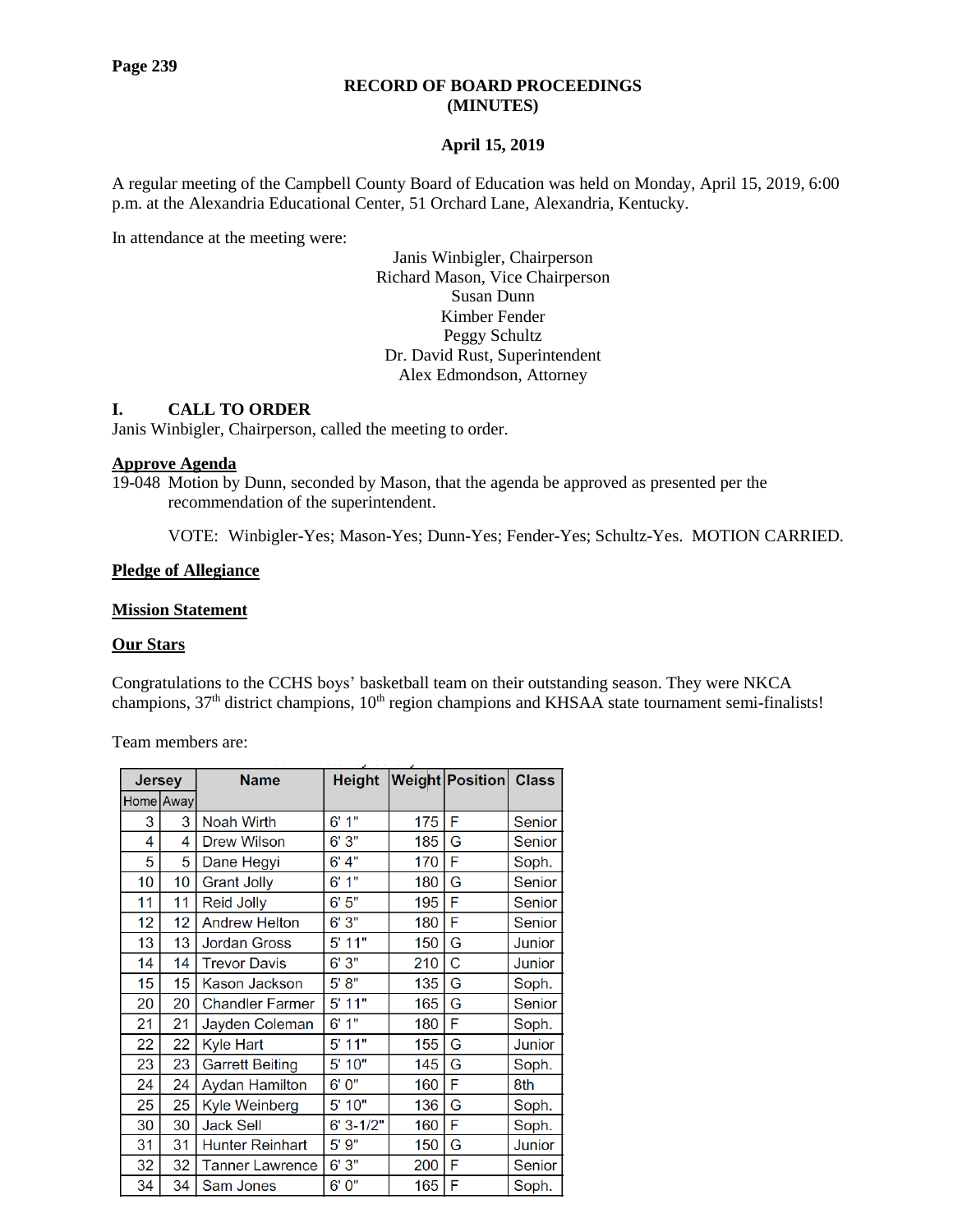Boys' [Basketball Recognitions](http://www.campbellcountyschools.org/News/55117)

Congratulations to the following CCHS boys' basketball players for being named to the All 10th Region Team!

1st Team Reid Jolly - Player of the Year 2nd Team Drew Wilson Honorable Mention Tanner Lawrence 10th Region Coach of the Year Coach Aric Russell

Also, congratulations to the following CCHS boys' basketball players who received the following honors from the NKY Boys Basketball Coaches Association:

Division I All-Star - Reid Jolly and Drew Wilson Dave Cowens Mr. Hustle Award - Tanner Lawrence Player of the Year Division I - Reid Jolly

CCMS 6th Grade Boys' Basketball Recognitions

Congratulations to the CCMS  $6<sup>th</sup>$  grade boys' basketball team. They went undefeated in the regular season and won the NKMSAA championship. They were named the best 6<sup>th</sup> grade team in NKY.

| <b>PLAYERS NAMES:</b>   | <b>Position</b>             | <b>Jersey</b> # |
|-------------------------|-----------------------------|-----------------|
| <b>ISAAC MASON</b>      | F                           |                 |
| <b>JAYDEN AUGSBACK</b>  | G                           | 3               |
| <b>ERIC BERNE</b>       | $\mathcal{C}_{\mathcal{C}}$ | 5               |
| <b>JAIDAN COMBS</b>     | G                           | 10              |
| <b>BLAKE FUNSTON</b>    | F                           | 13              |
| <b>GARYN JACKSON</b>    | G                           | 14              |
| <b>AIDEN DOWDS</b>      | F                           | 15              |
| <b>ZACH FRANZEN</b>     | G                           | 21              |
| <b>DYLAN GRIESINGER</b> | F                           | 41              |
| <b>NATE DELANEY</b>     |                             | 44              |

### PERFECT ACT SCORE OF 36

Congratulations to Abigail Clark who scored the highest possible composite score of 36 on her ACT! This achievement is significant and rare. Only around two-tenths of 1% of all test takers earn the top score.

Congratulations Campbell Ridge Zaner-Bloser National Handwriting Champions

Congratulations to the following students on becoming state level winners in the Zaner-Bloser National Handwriting Championship: Samantha Perry Jaylen Brewer Trysten Biehle Alexia Martin Raymond Scharf Skyler Smith

This is quite an honor for each student and their accomplished handwriting. This is the second time that Campbell Ridge has had a state level winner in every grade level.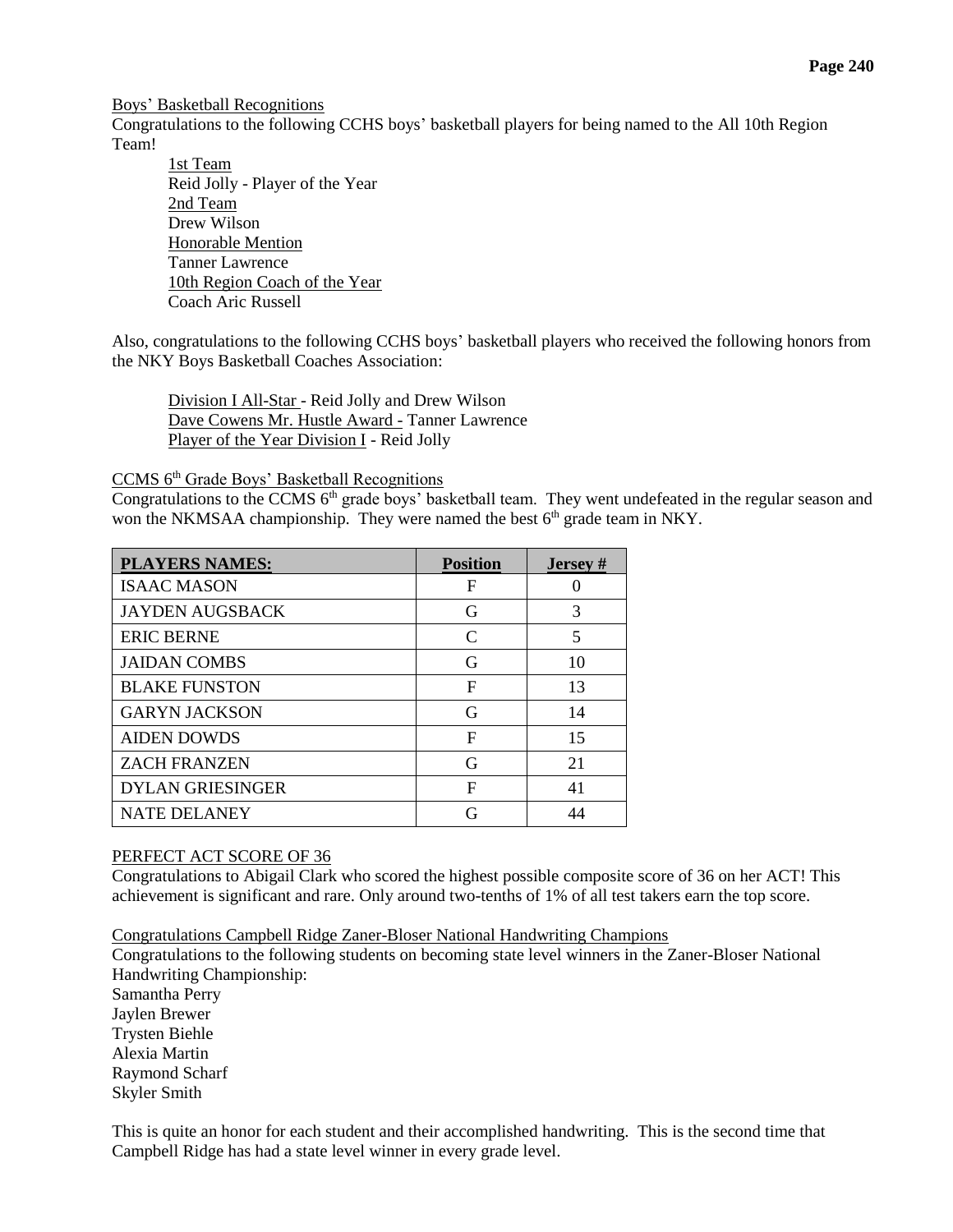## **Page 241**

### Cline Our Stars

Congratulations to Lilly Phirman who participated in the Science and Engineering Fair of Northern Kentucky held at NKU. Her project was on the effect of temperature on magnets. She received first place in the NKU Department of Physics, Geology, and Engineering Technology, Elementary Division, as well as first place in Physics and Astronomy, Elementary Division.

### CCHS Academic Team

Congratulations to the CCHS academic team on their outstanding season. They were  $9<sup>th</sup>$  region champions and placed 7<sup>th</sup> in state overall. The Quick Recall Team was a quarterfinalist, tied for 5th place in the state. Among individual honors, Lauren Taylor was the state champion in Language Arts and Raychel Kool placed 5th in Arts & Humanities.

The academic team consists of the following students:

| Nate     | Asbury         |
|----------|----------------|
| Michael  | Boyd           |
| Abby     | Clark          |
| Noah     | Coronado       |
| Ashton   | Fitzpatrick    |
| Jade     | Freudenberg    |
| Padgett  | Hedger         |
| Raychel  | Kool           |
| Matthew  | Maines         |
| Kadyn    | Matthews       |
| Anna     | Morris         |
| Ethan    | Schnee         |
| Grace    | Songer         |
| Lauren   | Taylor         |
| Riley    | Weber-Horowitz |
| Claire   | Yungbluth      |
| Nicholas | Yungbluth      |

# **Department Report – Food Services**

*Stephanie Caldwell, Director*

## **School Presentation – Cline Elementary**

*Connie Ryle, Principal*

## **II. COMMUNICATIONS Audience Comments**

### **Superintendent Comments**

## **Board Member Comments**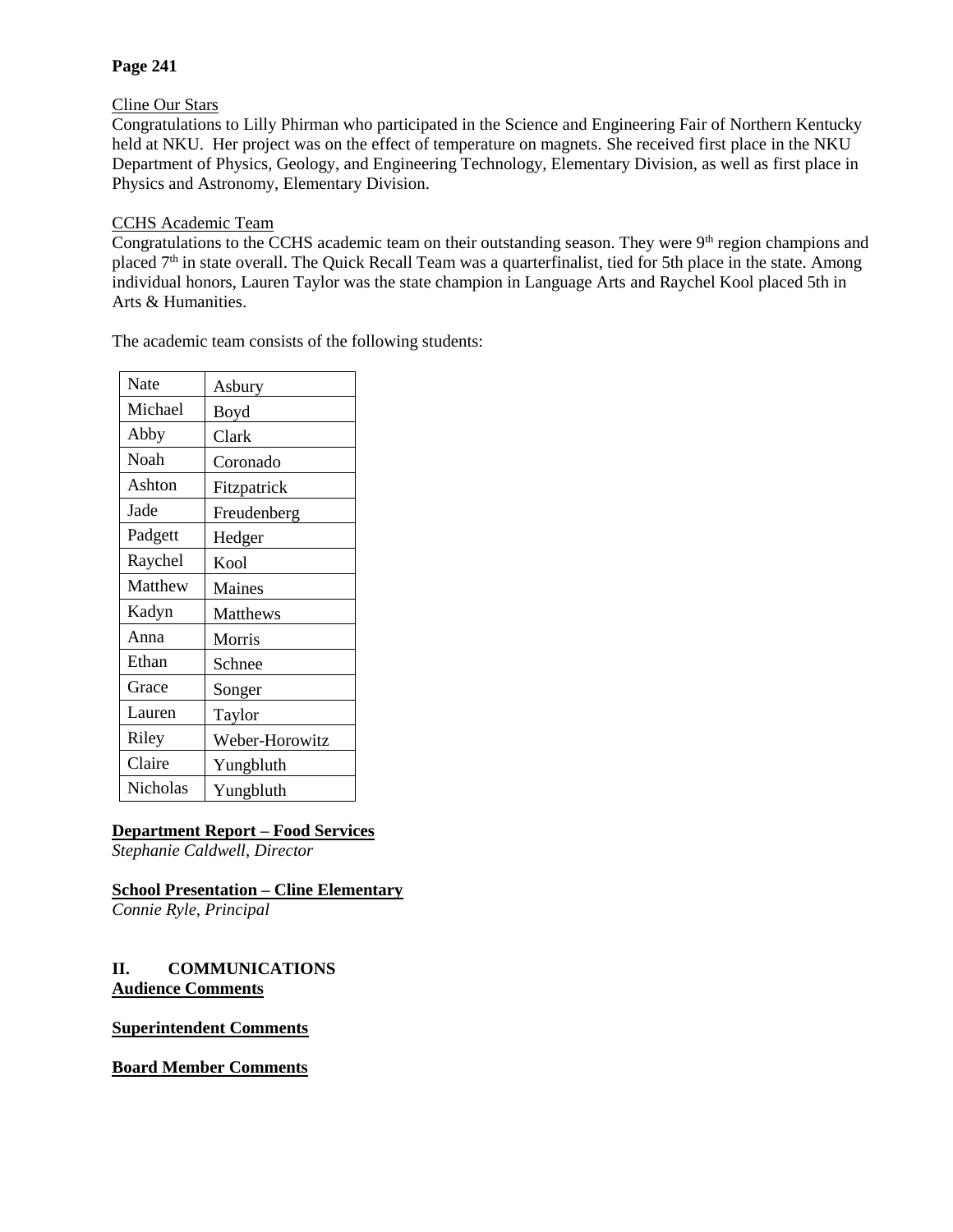# **Personnel Actions**

| <b>NAME</b>        | <b>POSITION</b>                                     | <b>ACTION/</b><br><b>REASON</b> | <b>EFFECTIVE</b> | <b>LOCATION</b>       |
|--------------------|-----------------------------------------------------|---------------------------------|------------------|-----------------------|
| Buckler, Shelby    | Paraeducator - Special Ed                           | Hired                           | 4/8/2019         | Campbell Ridge        |
| Downing, David     | Custodian                                           | Hired                           | 4/8/2019         | <b>CCMS</b>           |
| Gibbs, Brittany    | <b>Bus Monitor</b>                                  | Hired                           | 3/11/2019        | Transportation        |
| Hawes, Natalie     | Paraeducator                                        | Resigned                        | 3/21/2019        | <b>CCMS</b>           |
| Hehman, Kristen    | Secretary                                           | Resigned                        | 3/18/2019        | <b>Central Office</b> |
| Mulberry, Tamra    | Secretary - Special Ed &<br><b>Student Services</b> | Hired                           | 3/18/2019        | <b>Central Office</b> |
| Peddicord, Wendell | Custodian                                           | Resigned                        | 3/31/2019        | Crossroads            |
| Sheffel, Gary      | Custodian                                           | Retired                         | 4/30/2019        | <b>CCMS</b>           |
| Simington, Paul    | <b>Bus Driver</b>                                   | Resigned                        | 4/5/2019         | Transportation        |
| Woods, Brandon     | Vehicle Mechanic                                    | Hired                           | 4/1/2019         | Transportation        |
| Whobrey, Tammy     | Paraeducator - Special Ed                           | Hired                           | 4/8/2019         | Campbell Ridge        |
| Ziegler, Teresa    | Custodian                                           | Hired                           | 4/8/2019         | Campbell Ridge        |
| Zion, Dennis Chad  | Custodian                                           | Resigned                        | 3/22/2019        | Campbell Ridge        |

#### **Substitutes**

| Hehman, Kristen   | Sub Teacher,<br>Sub Paraeducator and<br><b>Sub Secretary</b> | Hired | 4/8/2019  | District Wide  |
|-------------------|--------------------------------------------------------------|-------|-----------|----------------|
| Meyer, Michelle   | <b>Sub Paraeducator</b>                                      | Hired | 3/20/2019 | District Wide  |
| Randolph, Grace   | Sub Teacher<br>"Sub Paraeducator                             | Hired | 3/25/2019 | District Wide  |
| Rebholz, Kathleen | <b>Sub Bus Monitor</b>                                       | Hired | 3/15/2019 | Transportation |
| Stowers, Tess     | Sub Teacher,<br><b>Sub Paraeducator</b>                      | Hired | 3/14/2019 | District Wide  |
| White, Elissa     | Sub Teacher,<br><b>Sub Paraeducator</b>                      | Hired | 3/14/2019 | District Wide  |

### **Written Communications and Reports**

SBDM Minutes FRYSC Reports Homeless Services Report Public Relations Report Pupil Personnel Report School Related Field Trip Notifications Field Trip Report - Athletics Field Trip Report – Transportation Procedure Amendment 03.6 AP.1 (Volunteer Procedures) and 03.6 AP.2 (Volunteer Application) Declaration of Participation 2019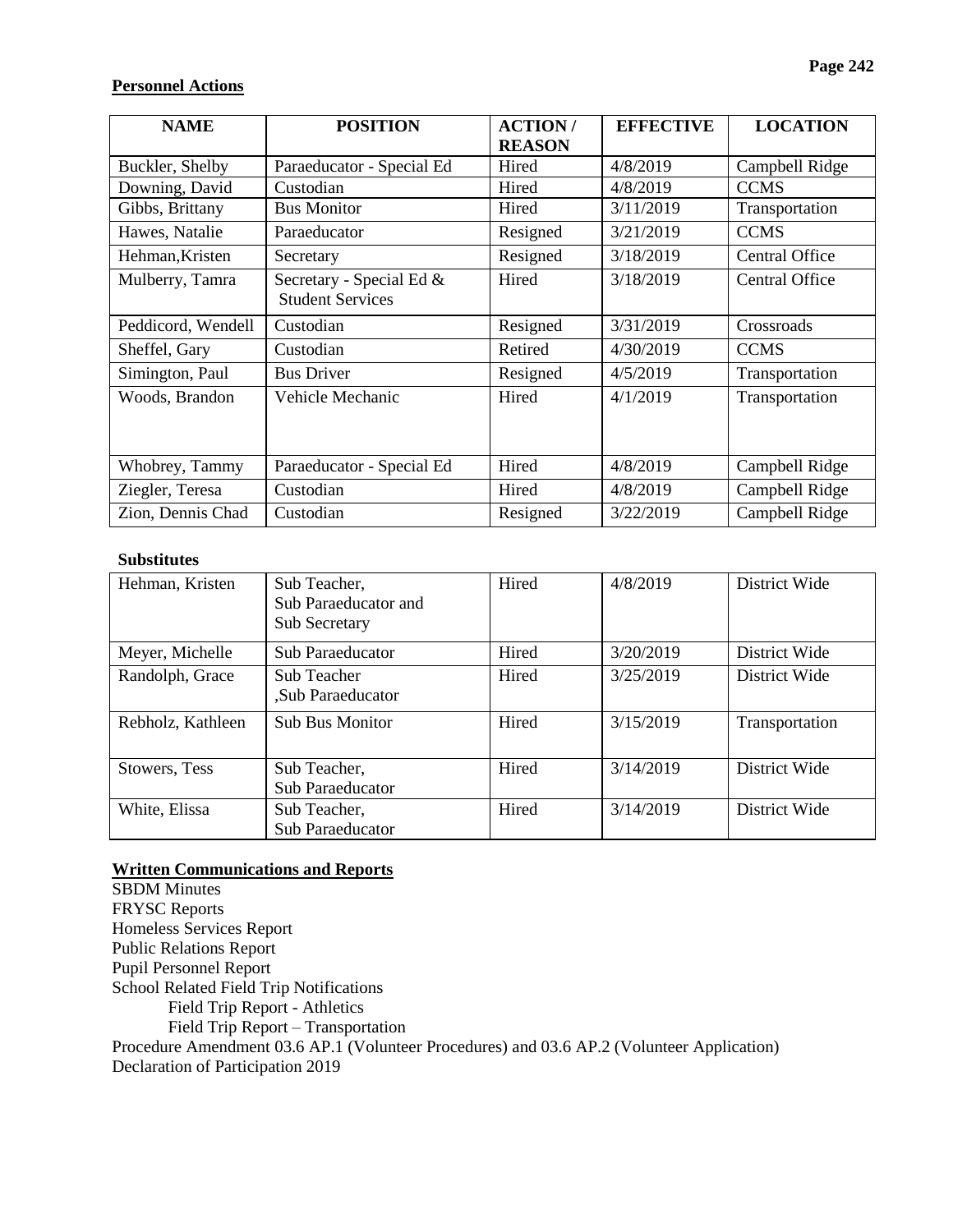# **III. ACTION AGENDA**

### **Award of Oil Bid**

19-049 Motion made by Fender, seconded by Dunn, to award R.D. Holder the oil bid for the 2019-20 school year per the recommendation of the superintendent. The contract will begin July 1, 2019 and end June 30, 2020.

Bids Received:

| Company     | Product                  | Price  |
|-------------|--------------------------|--------|
| R.D. Holder | Total Rubia Optimia 1100 | \$7.69 |
| Key Oil Co. | Mobil HDEO CK-4          | \$7.90 |

Bids were requested for 15W40 premium base grade oil which meets API class CK-4 and/or (C.E.S.) 20086 diesel engines. R.D. Holder was the low bidder.

R.D. Holder bid the following:

\$7.69 per gallon Last year's bid \$6.35 per gallon (Apollo Oil)

VOTE: Winbigler-Yes; Mason-Yes; Dunn-Yes; Fender-Yes; Schultz-Yes. MOTION CARRIED.

### **Award of Tire Bid**

19-050 Motion made by Mason, seconded by Schultz, that Gem City Tire be awarded the tire bid for all items 1 through 6 for the 2019-2020 school year beginning July 1, 2019 and ending June 30, 2020 per the recommendation of the superintendent.

Gem City Tire bid the following:

| *Reduce Price by \$30.00 due to Goodyear Rebate                             |
|-----------------------------------------------------------------------------|
| Last year's bid $-275.00$ (Bob Sumerel)                                     |
| Last year's bid $-265.00$ (Bob Sumerel)                                     |
| Last year's bid $-299.00$ (Best One)<br>Last year's bid - 375.00 (Best One) |
|                                                                             |
| Last year's bid $-82.95$ (Bob Sumerel)                                      |
| Last year's bid $-98.25$ (Bob Sumerel)                                      |
|                                                                             |

VOTE: Winbigler-Yes; Mason-Yes; Dunn-Yes; Fender-Yes; Schultz-Yes. MOTION CARRIED.

#### **Award of Gasoline and Diesel Fuel Bid**

19-051 Motion made by Mason, seconded by Dunn, that Lykins Oil be awarded the gasoline and diesel fuel bid for the 2019-20 school year beginning July 1, 2019 and ending June 30, 2020 per the recommendation of the superintendent.

| Company    | Product              | Price per gallon above |  |
|------------|----------------------|------------------------|--|
|            |                      | rack rate              |  |
| Lykins Oil | #2 Low Sulfur Diesel | \$0.04                 |  |
| Lykins Oil | Gasoline             | \$0.155                |  |

VOTE: Winbigler-Yes; Mason-Yes; Dunn-Yes; Fender-Yes; Schultz-Yes. MOTION CARRIED.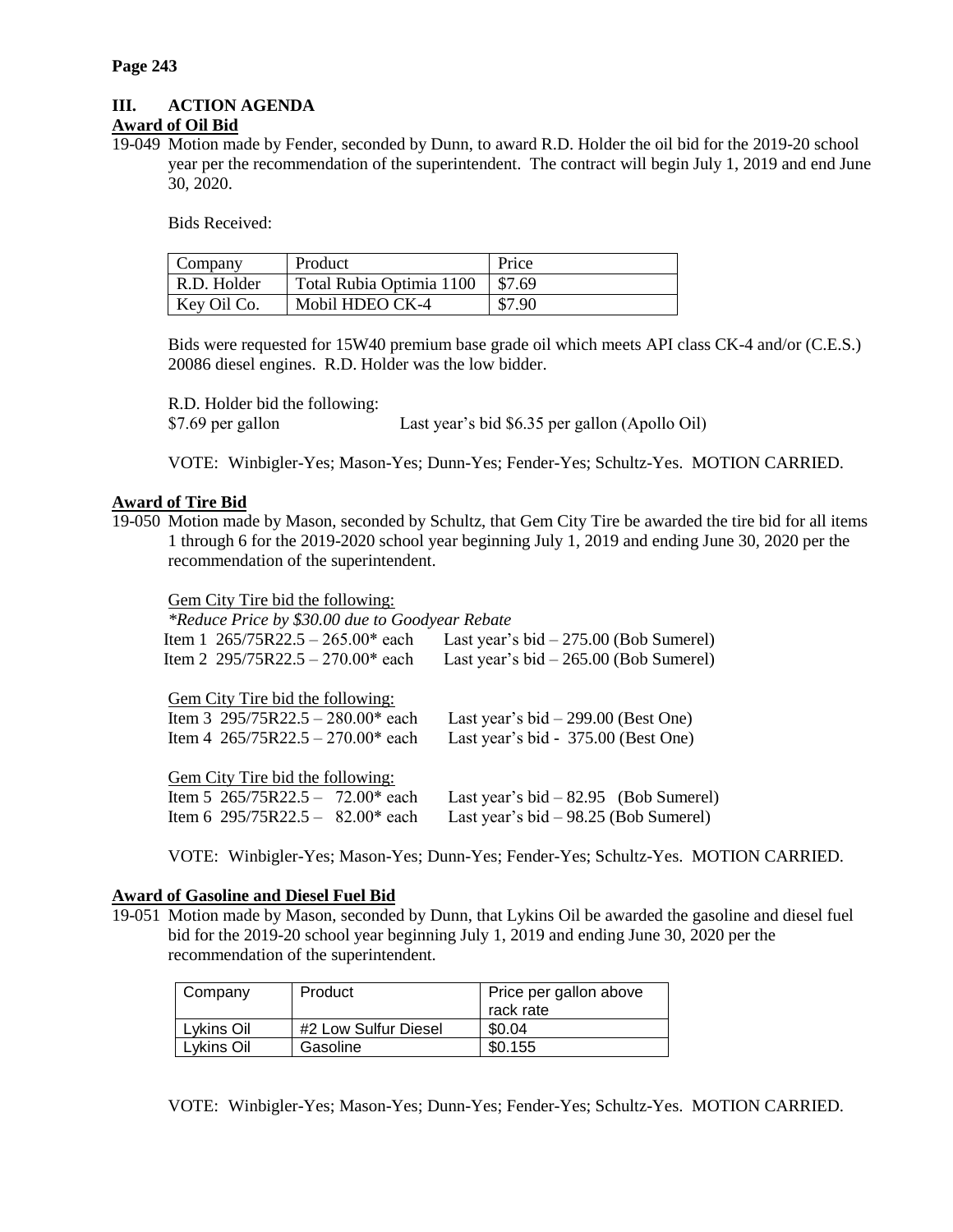### **Student Accident Insurance 2019-20**

19-052 Motion made by Mason, seconded by Dunn, to award the student accident insurance bid to Assured Partners for the 2019-20 school year beginning July 1, 2019 and ending June 30, 2020 at a cost of \$66,176.00 per the recommendation of the superintendent.

VOTE: Winbigler-Yes; Mason-Yes; Dunn-Yes; Fender-Yes; Schultz-Yes. MOTION CARRIED.

### **Superintendent Contract**

- 19-053 Motion made by Dunn, seconded by Mason, to approve the Superintendent Contract of Employment with Dr. David A. Rust commencing July 1, 2019 and ending on June 30, 2022.
	- VOTE: Winbigler-Yes; Mason-Yes; Dunn-Yes; Fender-Yes; Schultz-Yes. MOTION CARRIED.

### **Donation to CCMS FRC**

19-054 Motion made by Schultz, seconded by Fender, to approve a donation of custom cabinets for FRC clothing storage per the recommendation of the superintendent.

VOTE: Winbigler-Yes; Mason-Yes; Dunn-Yes; Fender-Yes; Schultz-Yes. MOTION CARRIED.

### **BG#19-169 CCHS Band Tower; Revised BG-1 and Award of Concrete Bid**

19-055 Motion made by Fender, seconded by Schultz, to approve the revised BG-1 for BG#110-169 CCHS Band Tower and award the concrete bid to John P. Tumlin & Sons in the amount of \$10,900.00 per the recommendation of the superintendent.

VOTE: Winbigler-Yes; Mason-Yes; Dunn-Yes; Fender-Yes; Schultz-Yes. MOTION CARRIED.

### **BG#19-203 Flooring Replacement Cline and Reiley Elementary Schools; Revised BG-1**

19-056 Motion made by Dunn, seconded by Schultz, to approve the revised BG-1 for BG#19-203 Flooring Replacement Cline and Reiley Elementary Schools per the recommendation of the superintendent.

Total Project Cost increased \$33,281.00.

- \$17,434 Total Construction Cost
	- o \$11,400 Insurance & bonding
		- o \$2,796 Material
		- o \$2,325 Installation
		- o \$913 Floor preparation
- \$15,000 Architect fee
- \$847 Contingencies (5% of Total Construction Cost)

VOTE: Winbigler-Yes; Mason-Yes; Dunn-Yes; Fender-Yes; Schultz-Yes. MOTION CARRIED.

### **IV. CONSENT AGENDA**

19-057 Motion made by Fender, seconded by Dunn, that the consent agenda be approved as presented per the recommendation of the superintendent.

### **Minutes**

March 18, 2019 – Regular Meeting

#### **Bills - Addendum**

General Fund # 132590-132720 as listed in the Orders of the Treasurer

#### **Bills – Regular**

General Fund # 132721-132861 as listed in the Orders of the Treasurer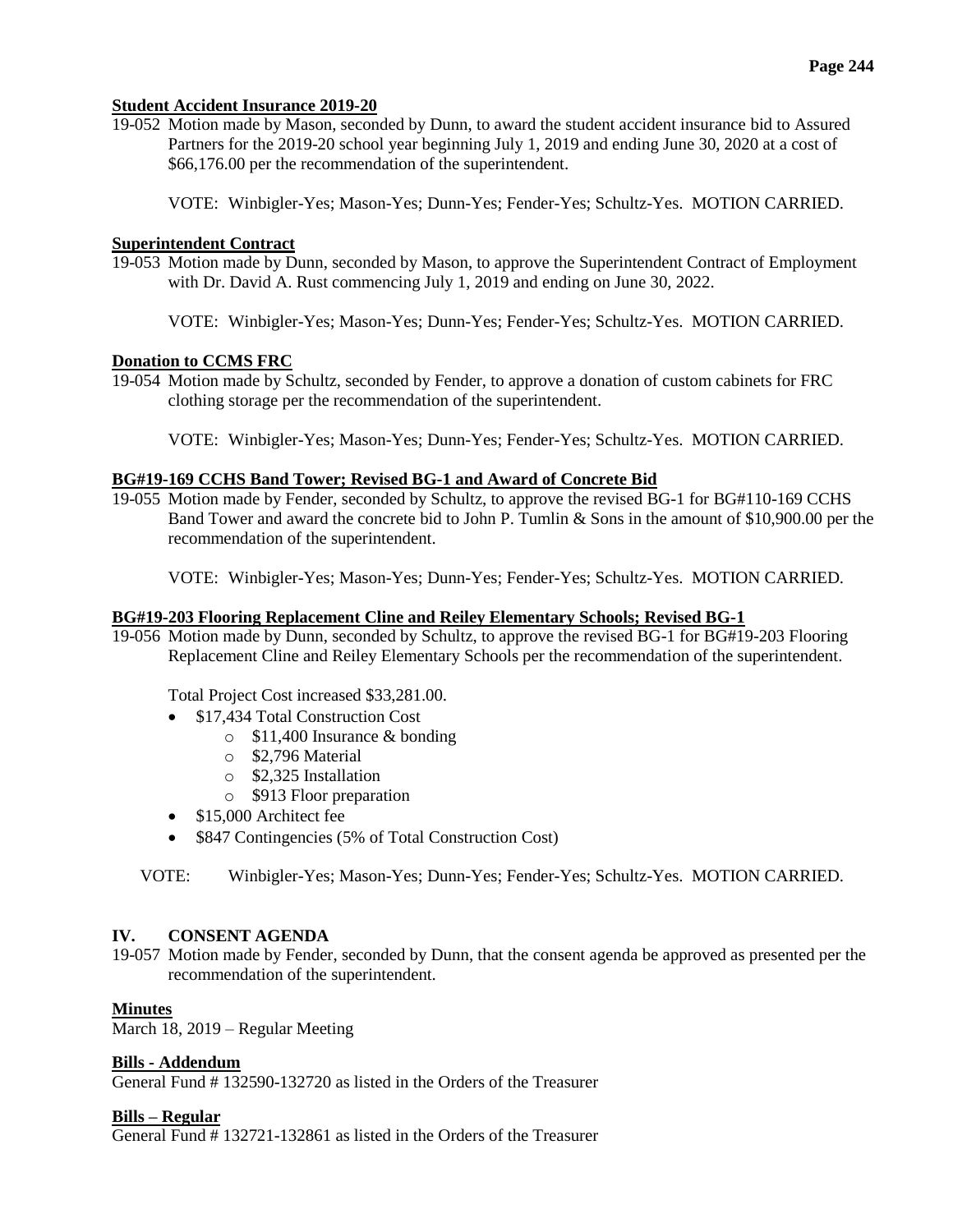# **Treasurer's Report**

| Campbell County Board of Education                                                                    |                  |                 |                     |               |                  |  |
|-------------------------------------------------------------------------------------------------------|------------------|-----------------|---------------------|---------------|------------------|--|
| Treasurer's Report                                                                                    |                  |                 |                     |               |                  |  |
| For Month Ended March 31, 2019                                                                        |                  |                 |                     |               |                  |  |
|                                                                                                       |                  |                 |                     |               |                  |  |
|                                                                                                       | <b>Beginning</b> |                 | <b>Expenditures</b> |               | Ending           |  |
| <b>Fund</b>                                                                                           | <b>Balance</b>   | <b>Revenues</b> | <b>Salaries</b>     | <b>Others</b> | <b>Balance</b>   |  |
|                                                                                                       |                  |                 |                     |               |                  |  |
| General                                                                                               | 18,400,427       | 1,870,612       | (2, 147, 257)       | (656, 973)    | 17,466,809       |  |
|                                                                                                       |                  |                 |                     |               |                  |  |
| <b>Sick Leave Retire.</b>                                                                             | 168,257          |                 | 0                   | 0             | 168,257          |  |
|                                                                                                       |                  |                 |                     |               |                  |  |
| <b>Committed Funds</b>                                                                                | 400,000          |                 | 0                   | 0             | 400,000          |  |
|                                                                                                       |                  |                 |                     |               |                  |  |
| <b>Special Revenue</b>                                                                                | (419, 190)       | 225,073         | (231, 168)          | (128, 535)    | (553, 819)       |  |
|                                                                                                       |                  |                 |                     |               |                  |  |
| <b>District Activity</b>                                                                              | 102,466          | 11,484          |                     | (7, 297)      | 106,652          |  |
|                                                                                                       |                  | $\Omega$        | 0                   | $\Omega$      |                  |  |
| <b>Capital Outlay</b>                                                                                 | 396,328          |                 |                     |               | 396,328          |  |
| <b>Building</b>                                                                                       | 324,340          | 0               | 0                   | $\Omega$      | 324,340          |  |
|                                                                                                       |                  |                 |                     |               |                  |  |
| <b>Construction</b>                                                                                   | 167,747          | 0               | 0                   | 0             | 167,747          |  |
|                                                                                                       |                  |                 |                     |               |                  |  |
| <b>Debt Service</b>                                                                                   | (68, 401)        | $\Omega$        | $\Omega$            | $\Omega$      | (68, 401)        |  |
|                                                                                                       |                  |                 |                     |               |                  |  |
| <b>Food Service</b>                                                                                   | 158,324          | 246,795         | (57, 715)           | (132, 156)    | 215,248          |  |
| Totals*                                                                                               | \$19,630,298     | 2,353,964       | (2, 436, 140)       | (924, 961)    | \$<br>18,623,160 |  |
| * Cash and cash equivalents in all funds include approx. \$382,308 in investments and certificates of |                  |                 |                     |               |                  |  |

deposits yielding 0.615% and the remainder in interest-bearing checking accounts yielding 1.05%.

### **Leave of Absence Requests**

Karen Bell, Bus Driver at Transportation, from April 8, 2019 through May 20, 2019 for FMLA

Kennedy Berkley, Teacher at Campbell County High School, unpaid Educational Leave per Board Policy 03.1235, for the 2019-2020 school year.

Eric Girty, Bus Driver at Transportation, REVISED from February 19, 2019 through May 9, 2019 for FMLA.

Regina Henry, Bus Driver at Transportation, from March 1, 2019 through May 6, 2019 for FMLA.

Darcy Houston, Teacher at Grant's Lick Elementary, from April 8, 2019 through May 28, 2019 for FMLA.

Michael Niemer, Custodian at Campbell County Middle School, from March 4, 2019 through March 25, 2019 for FMLA.

Rhonda Roberts, Food Service Manager at Crossroads Elementary, from April 4, 2019 through May 2, 2019 for FMLA.

Jonathan Rust, Teacher at Campbell County Middle School, REVISED from February 11, 2019 through April 30, 2019 for medical leave.